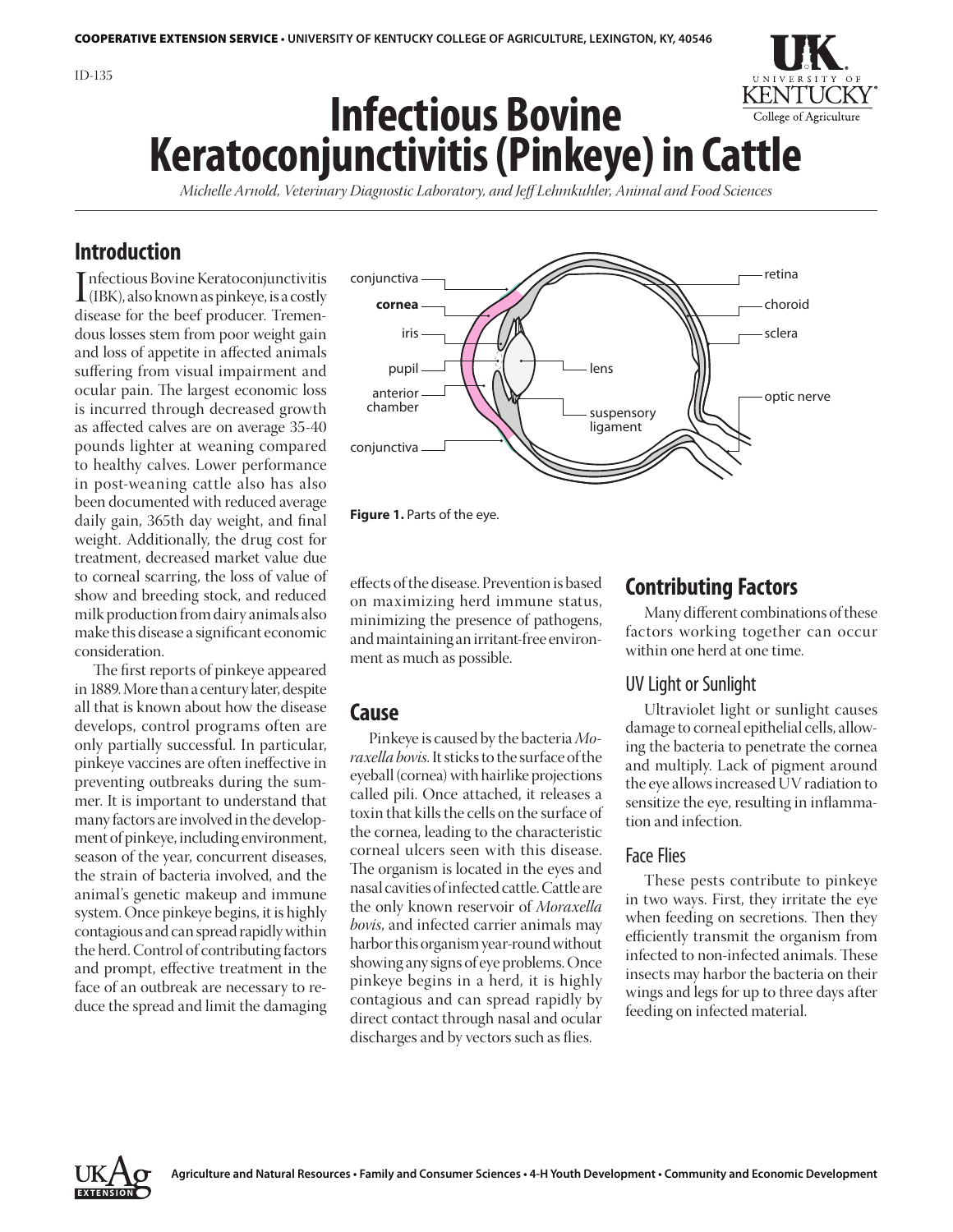## Excessive Eye Irritation

Irritation may be due to dust, trauma or injury, wind, tall grass with seed heads, thick-stemmed hay, or high ammonia levels. Grazing close to thorns, barbed wire, and tufts of dry grass can scratch the cornea. Pollen and seed heads, especially in unclipped pastures, may injure the eye. When animals eat in to the middle of round bales, the hay surrounding their heads may contain stems, seed heads, and dust which may cause eye irritation. Any irritation to the eye allows *Moraxella bovis* to invade and cause pinkeye.

## Other Microorganisms

Certain viral diseases (infectious bovine rhinotracheitis or IBR and bovine viral diarrhea or BVD) and bacteria (*Mycoplasma* sp., *Chlamydophila* sp.) may be contributors to pinkeye in certain cases. They either can create the right environment for infection or add to the severity of the disease. A newly isolated strain of bacteria known as *Moraxella bovoculi* may play an important role in pinkeye but research has not confirmed this. Other problems, such as physical trauma or trauma due to squamous cell carcinoma, may also predispose the eye to secondary bacterial infection.

### **Stress**

Weaning, commingling, transport, poor nutrition, parasites, and weather are just a few examples of stressors for cattle. Stress tends to decrease the animal's immune response to disease.

#### Breed

All breeds of cattle can be affected by pinkeye, but some breed differences have been reported. More cases have been reported in Hereford cattle. Lower incidences have been reported in Brahman-type cattle and in cattle with greater pigmentation at the ocular margins. Older cattle appear less susceptible to *Moraxella* ocular infections compared to cattle two years old or younger. A higher prevalence has been reported in male cattle.

# **Clinical Signs**

Pinkeye is a disease principally of the cornea. It occurs initially in one eye but may cross-infect the other eye. Onset of clinical signs may begin one day to two weeks post-infection.

Pinkeye is characterized early by tearing, overflow of tears onto the face, blinking, and squinting/seeking shade. These signs progress to corneal edema (the eye becomes cloudy or opaque) and central corneal ulceration (a circular pit develops in the center of the eye), usually within 24-48 hours.

Conjunctivitis (swelling and redness of the tissues) of varying severity is sometimes seen. Cattle have decreased appetite due to excessive pain. Some cases resolve spontaneously, however, severe damage to the cornea can arise if left untreated. In milder cases, corneal damage might completely resolve within two to four weeks. More severe corneal damage may lead to deep ulceration and corneal rupture, possibly with the loss of eye contents or a cone-shaped bulging of the eye. In contrast to other species, cattle may retain all or partial vision after corneal rupture. Once the severe stromal defects have healed, a dense corneal scar may result that can last years.

# **Treatment**

Preventing spread by treating affected animals is the single most important factor in controlling a disease outbreak.

Early detection of animals with the first clinical signs (tearing, squinting, and blinking) and then prompt, effective treatment are essential to reducing spread and limiting damage to the eye. If possible, isolation of the affected animal away from the herd also will help limit the spread. In cases where a producer is unable to treat new cases quickly, giving an injectable antibiotic to all susceptible animals along with topical fly repellent may be the best course of action to reduce the spread of pinkeye in the herd.

Early and effective treatment with the correct antibiotic reduces the duration of the carrier state, when spread usually occurs to unaffected herd mates. Long-acting antibiotics, such as longacting tetracycline or the prescription antibiotic tulathromycin, are labeled for treatment of pinkeye. Your veterinarian may prescribe the antibiotics florfenicol or ceftiofur to be used in an off-label manner for treatment as well. Injectable antibiotics are generally the best option because of their long duration of activity and effectiveness in eliminating bacteria.

Topical sprays only remain in the eye a few minutes before tears wash them away, so application is generally required three to four times daily to be effective. It is difficult for any spray or ointment to remain in the eye long enough to eliminate the bacteria unless treatments are repeated multiple times daily.

When severe ulceration exists, the eyeball may need extra protection with either a patch or the eyelids may need to be sutured (stitched) together. Patches protect the eye from light, flies and other irritants but they remove the ability to monitor the affected eye. Suturing the eyelids together will physically support the stability of the globe and offers protection from irritants as well. Consult your veterinarian for assistance on how and when to apply these extra protective measures.

# **Prevention**

Pinkeye is a complicated, multifaceted disease. It is said that "an ounce of prevention is worth a pound of cure," and nowhere is it more appropriate than with pinkeye. The best plan is to reduce or remove as many risk factors as possible in order to keep the eyes healthy and better equipped to fend off disease. Prevention is based on maximizing herd immune status, minimizing the presence of pathogens, and maintaining as irritantfree environment as possible.

### Maximize Herd Immune Status

An overall good level of nutrition, adequate vitamin and trace mineral intake, a comprehensive vaccination program including the respiratory viral diseases IBR and BVD, parasite control, and basic biosecurity practices are all exceptionally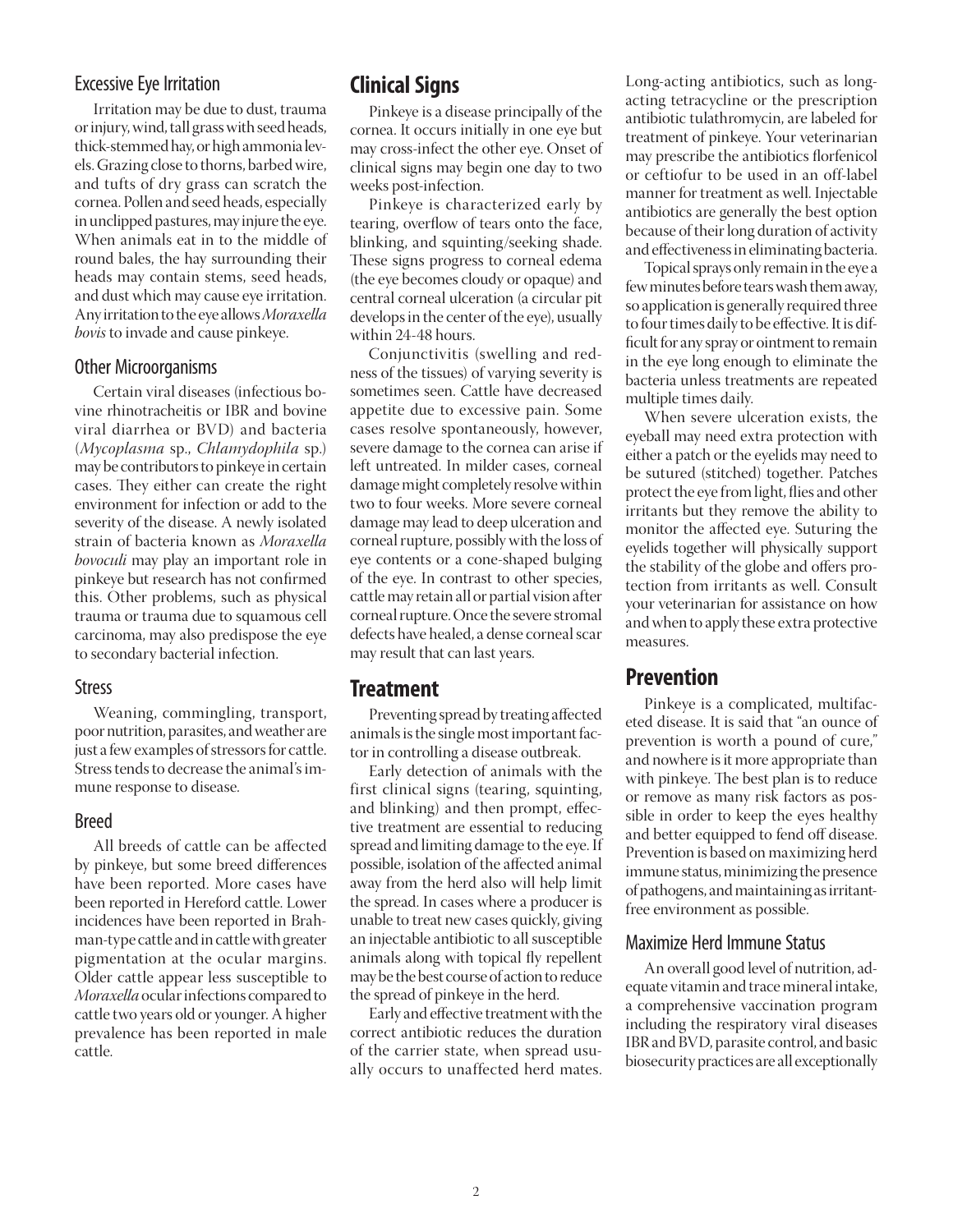important in improving the cow's or calf's ability to fight off any disease process (not just pinkeye). There is no scientific evidence to support feeding excessive levels of any vitamin or mineral, including Vitamin A, will prevent diseases of the eye. Biosecurity measures such as quarantine of new arrivals to the farm (including show animals) for three weeks before commingling with the herd are important in case any of these animals is incubating a disease.

#### Maintain an Irritant-Free Environment

Prevent eye irritation with good face fly control, mow tall grass, provide shade and clean water, and reduce sources of stress (such as overcrowding/overgrazing) if possible. Control face flies with ear tags impregnated with insecticide and topically administered insecticides by way of back and face rubbers or dust bags they must walk under to get to water or mineral (see UK Extension Publication ENT-11, *Insect Control on Beef Cattle*). Removal of fly breeding grounds and the use of certain feed additives will decrease the number of flies. Provide shade to protect from UV rays. Clean drinking water (instead of stagnant pond water) is critical because intake is greater with clean water and this helps provide plenty of fluid in the eye, especially in dry, dusty, and/or windy conditions. The precorneal tear film is essential in eye defense mechanisms as tears wash away pathogens and tear proteins are an important part of protective mechanisms.

# Minimize the Concentration of *M. Bovis* (and *M. Bovoculi*)

Immediate detection and isolation of affected animals followed by effective treatment with long-acting antibiotics will shorten the period of corneal ulceration and speed healing time. Perhaps most importantly, treatment will reduce the duration of the carrier state when recurrence and transmission most often occur. Active cases of pinkeye with excessive tearing attract flies that spread the bacteria so topical application of a fly repellent to the face will help reduce vector spread. Vaccination may help prevent disease and eliminate carriers but vaccines are not consistently effective.

Does vaccination work? Many different commercial vaccines against *Moraxella bovis* such as Piliguard, Vision 20/20, Alpha 7/MB-1, I-Site XP, Maxi/Guard, Pinkeye Shield, Ocuguard and SolidBac are marketed for pinkeye prevention; due to strain differences, these may or may not be useful. Of 123 clinical trials, only 48 trials reported significant protection from commercial vaccines. Therefore, it is unlikely that vaccination is the solution to all pinkeye problems although it may reduce the overall incidence of disease and severity of clinical signs. When commercial vaccines are not effective, some companies offer "autogenous bacterins" which are vaccines made from bacteria cultured from pinkeye cases from one particular farm. All cultures must be taken early in the course of disease; preferably when the eye is just beginning to tear excessively and before any medications are used. A recent clinical trial of these "homemade vaccines" (autogenous *M. bovis* vaccines) concluded these are often ineffective in controlling naturally occurring pinkeye. Failure of the vaccine to present the "correct" *M. bovis* antigen may make the vaccine ineffective or induce a non-protective response. Although there are reports of autogenous vaccine success, they cannot be considered consistently effective.

## **Summary**

Pinkeye is one of the most common diseases of cattle and is of major economic importance in Kentucky. The keys to prevention and control of an outbreak are maximizing the herd's immune status, minimizing the concentration of the *Moraxella* bacteria, and maintaining as irritant-free an environment as possible. Treatment decisions are influenced by numerous factors such as effectiveness of the drug selected, cost, labor availability, withholding times, facilities, and availability of veterinary support. Vaccines are not consistently effective in disease prevention and cannot be completely relied upon to prevent pinkeye. The best strategy of treatment, prevention and control of pinkeye for a particular herd is dependent on a thorough analysis of the current situation on that individual farm and is best accomplished with the help of the local veterinarian.